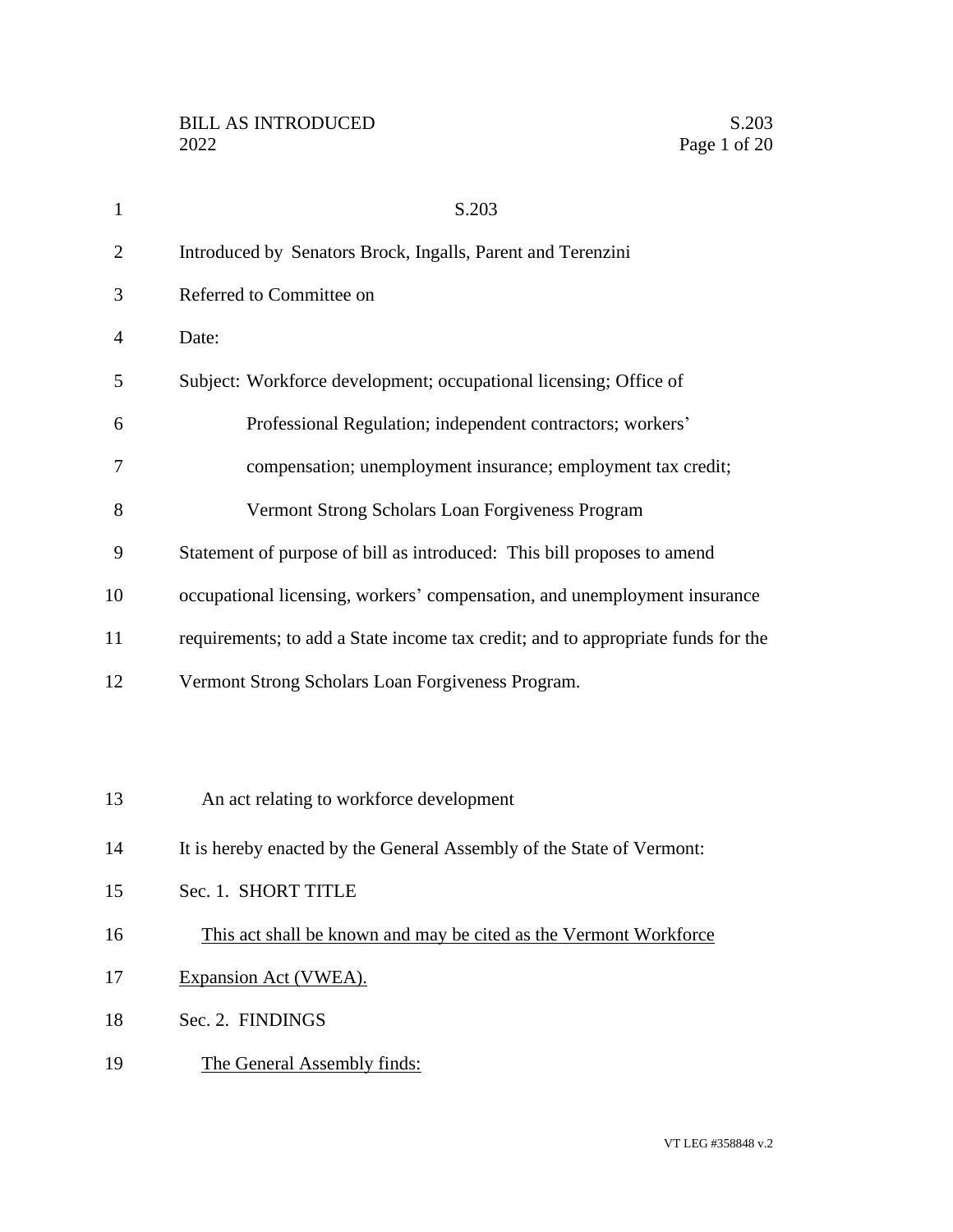| $\mathbf{1}$   | (1) Vermont's aging demographics threaten the State's future economic            |
|----------------|----------------------------------------------------------------------------------|
| $\overline{2}$ | prosperity.                                                                      |
| 3              | (2) An expansion of the size and scope of the workforce—as well as               |
| 4              | greater workforce participation—is necessary to grow the Vermont economy         |
| 5              | and finance important investments.                                               |
| 6              | (3) Occupational licensing requirements can serve as a barrier to                |
| 7              | entering the workforce.                                                          |
| 8              | (4) Flexible work from home has become an essential part of the                  |
| 9              | workforce since the COVID-19 pandemic.                                           |
| 10             | (5) Vermont can and should reduce barriers to enter the workforce and            |
| 11             | promote flexible work while preserving public safety.                            |
| 12             | *** Occupational Licensing Fee Waiver ***                                        |
| 13             | Sec. 3. 3 V.S.A. § 125 is amended to read:                                       |
| 14             | § 125. FEES                                                                      |
| 15             | * * *                                                                            |
| 16             | (d) Pursuant to qualifications and procedures determined by the Director,        |
| 17             | the Office shall, upon request, waive application fees to qualified military     |
| 18             | members and military spouses. The Office shall waive all initial licensing,      |
| 19             | application, registration, and certification fees of those professions regulated |
| 20             | by the Office for:                                                               |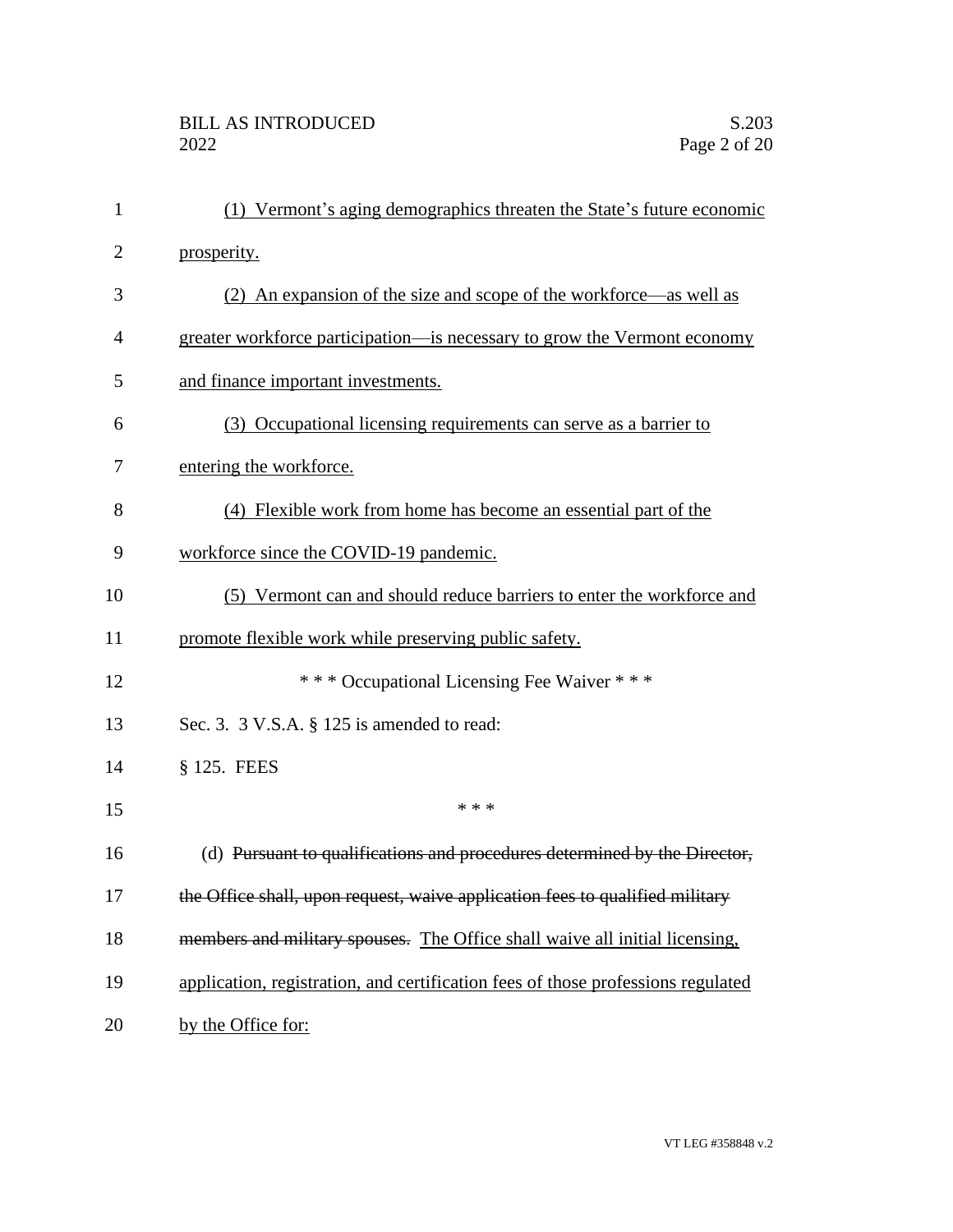## BILL AS INTRODUCED<br>2022 Page 3 of 20

| $\mathbf{1}$   | (1) households with an income that does not exceed 200 percent of the           |
|----------------|---------------------------------------------------------------------------------|
| $\overline{2}$ | federal poverty income guidelines;                                              |
| 3              | (2) active-duty members of the U.S. Armed Forces who establish                  |
| 4              | residence in this State;                                                        |
| 5              | (3) spouses of active-duty members of the U.S. Armed Forces who                 |
| 6              | establish residence in this State;                                              |
| 7              | (4) veterans of the U.S. Armed Forces; and                                      |
| 8              | (5) any individual 18 to 25 years of age.                                       |
| 9              | *** Formerly Incarcerated Individuals Seeking Licensure ***                     |
| 10             | Sec. 4. 3 V.S.A. § 123 is amended to read:                                      |
| 11             | § 123. DUTIES OF OFFICE                                                         |
| 12             | * * *                                                                           |
| 13             | (k) For any profession attached to it, the Office shall provide a pre-          |
| 14             | application determination of an individual's criminal background. This          |
| 15             | determination shall not be binding on the Office in a future application if the |
| 16             | individual violates probation or parole or is convicted of another crime        |
| 17             | following the determination.                                                    |
| 18             | (1) The Office shall initiate this determination upon an individual's           |
| 19             | "second chance" determination request. This request shall provide               |
| 20             | documentation related to the individual's conviction or convictions, evidence   |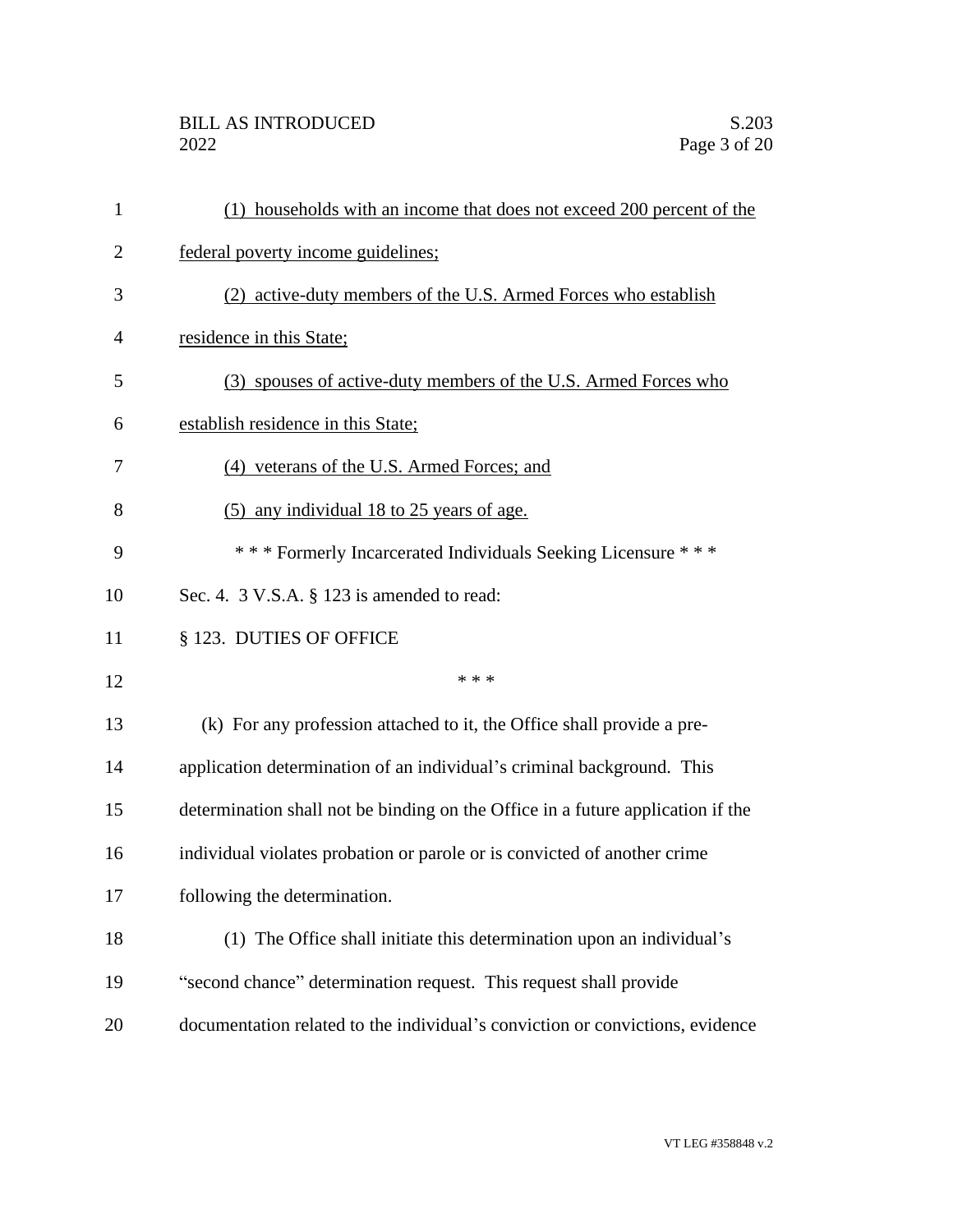| $\mathbf{1}$   | of rehabilitation, and identification of the profession or professions for which |
|----------------|----------------------------------------------------------------------------------|
| $\overline{2}$ | the individual seeks licensure.                                                  |
| 3              | (2) The individual shall submit this request online, accompanied by the          |
| $\overline{4}$ | fee for preapplication determinations set forth in section 125 of this           |
| 5              | subchapter. If the individual thereafter applies for licensure, this             |
| 6              | preapplication fee shall be deducted from that license application fee.          |
| 7              | (3) The Office shall:                                                            |
| 8              | (A) process a request within 30 days of receiving a complete request;            |
| 9              | (B) assess the nature of the underlying conviction or convictions, the           |
| 10             | nexus to the profession or professions for which the individual seeks licensure, |
| 11             | and the provided evidence of rehabilitation as described in subdivision          |
| 12             | $129a(a)(10)$ of this subchapter; and                                            |
| 13             | (C) respond to the individual's request in writing. with the following           |
| 14             | information:                                                                     |
| 15             | the grounds and reasons for the Office's determination;<br>(i)                   |
| 16             | (ii) the earliest date the individual may apply for a license given              |
| 17             | the nature of the individual's underlying conviction or convictions; and         |
| 18             | (iii) whether evidence of rehabilitation may be considered upon                  |
| 19             | application.                                                                     |
| 20             | * * *                                                                            |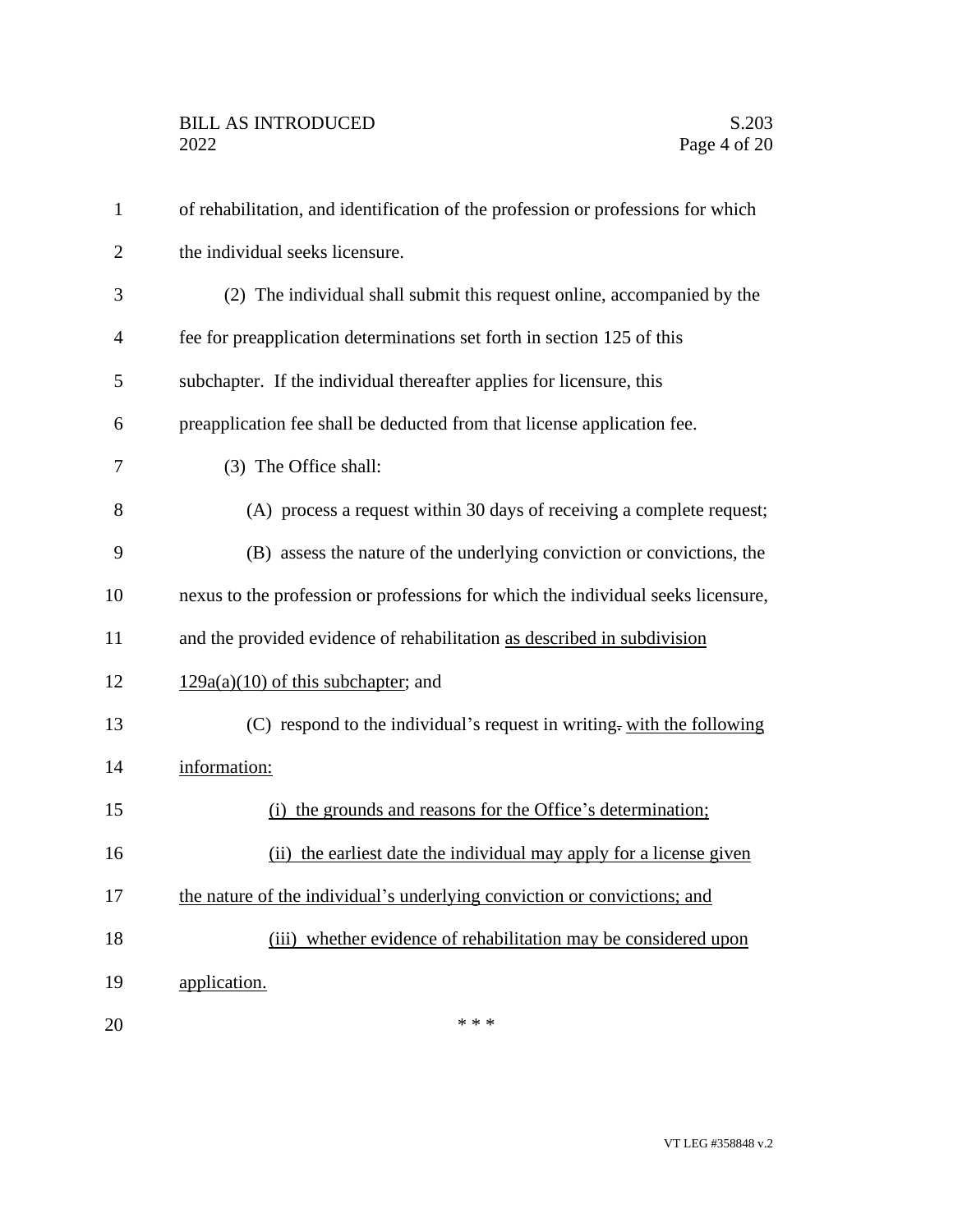| $\mathbf{1}$   | Sec. 5. 3 V.S.A. § 129a is amended to read:                                                    |
|----------------|------------------------------------------------------------------------------------------------|
| $\overline{2}$ | § 129a. UNPROFESSIONAL CONDUCT                                                                 |
| 3              | (a) In addition to any other provision of law, the following conduct by a                      |
| 4              | licensee constitutes unprofessional conduct. When that conduct is by an                        |
| 5              | applicant or person who later becomes an applicant, it may constitute grounds                  |
| 6              | for denial of a license or other disciplinary action. Any one of the following                 |
| 7              | items or any combination of items, whether the conduct at issue was                            |
| 8              | committed within or outside the State, shall constitute unprofessional conduct:                |
| 9              | * * *                                                                                          |
| 10             | (10) Conviction of a crime related to the practice of the profession or                        |
| 11             | conviction of a felony <del>, whether or not related to the practice of the profession</del> . |
| 12             | (A) No individual shall be disqualified from pursuing, practicing, or                          |
| 13             | engaging in any occupation for which a license, certification, or registration is              |
| 14             | required solely or in part because of a prior criminal conviction, unless the                  |
| 15             | crime for which an applicant was convicted directly relates to the duties and                  |
| 16             | responsibilities for the occupation, nor shall an individual's arrest without a                |
| 17             | subsequent conviction be considered as part of the licensing, certification, or                |
| 18             | registration process.                                                                          |
| 19             | (B) The Office shall list on its website the specific criminal                                 |
| 20             | convictions that could disqualify an applicant from receiving a license,                       |
| 21             | certification, or registration for each profession the Office regulates. The list              |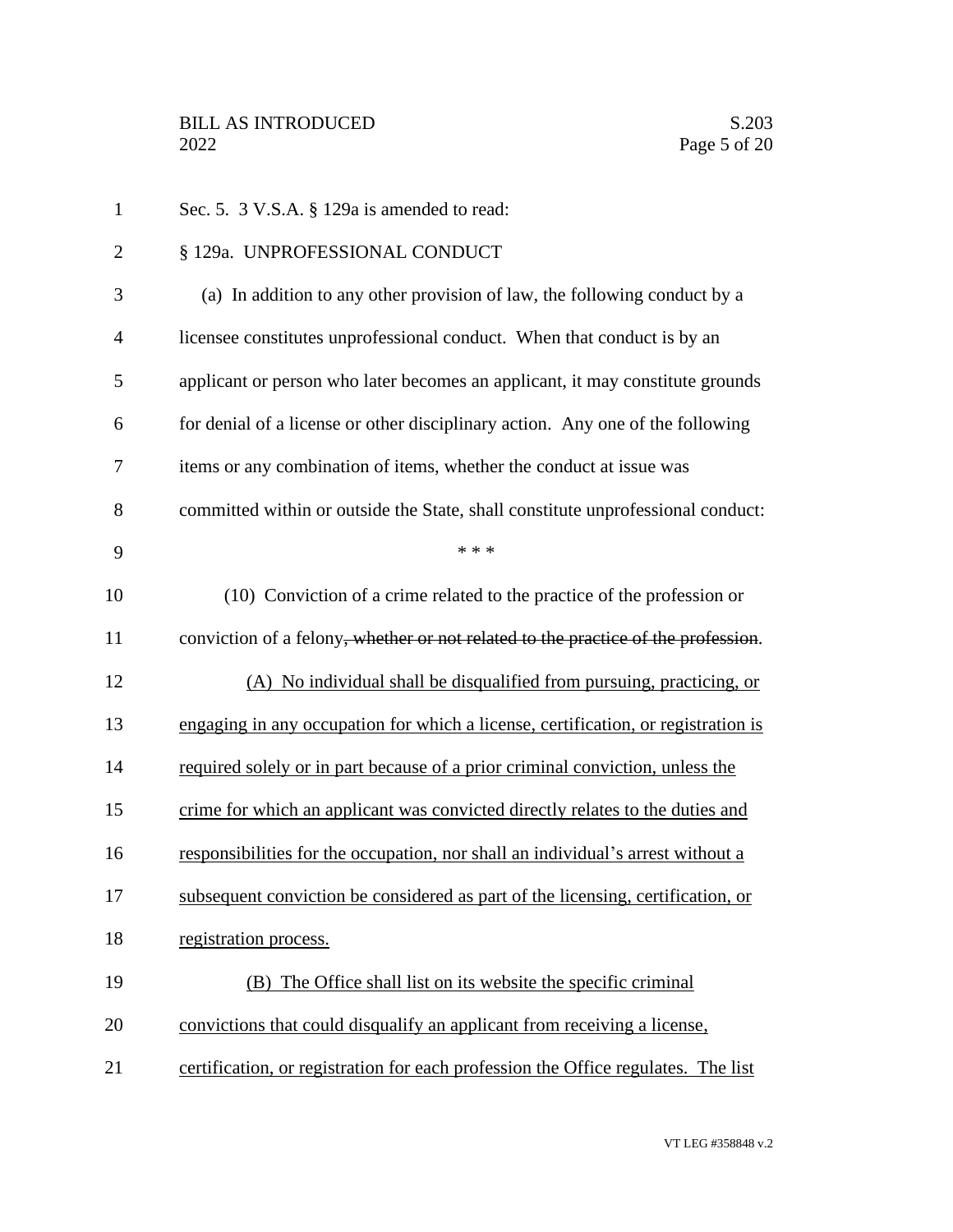| $\mathbf{1}$   | shall not include vague or generic descriptors for types of criminal convictions,              |
|----------------|------------------------------------------------------------------------------------------------|
| $\overline{2}$ | such as "crimes of moral turpitude," and shall only include criminal                           |
| 3              | convictions that are directly related to the duties and responsibilities of the                |
| 4              | profession.                                                                                    |
| 5              | $(C)$ If an individual has a conviction of concern, the board or hearing                       |
| 6              | officer shall consider the following in determining whether to deny or                         |
| 7              | discipline a license, certification, or registration to the individual based on the            |
| 8              | following factors and shall make its determination based on clear and                          |
| 9              | convincing evidence:                                                                           |
| 10             | $(A)(i)$ the nature and seriousness of the conviction;                                         |
| 11             | $(\frac{B}{ii})$ the amount of time since the commission of the crime;                         |
| 12             | $\left(\frac{C}{\text{ii}}\right)$ the relationship of the crime to the ability, capacity, and |
| 13             | fitness required to perform the duties and discharge the responsibilities of the               |
| 14             | profession; and                                                                                |
| 15             | $(D)(iv)$ evidence of rehabilitation or treatment.                                             |
| 16             | * * *                                                                                          |
| 17             | *** Licensing Reciprocity; Out of State Work; Apprenticeships ***                              |
| 18             | Sec. 6. 3 V.S.A. § 136a is amended to read:                                                    |
| 19             | § 136a. UNIFORM PROCESS FOR ENDORSEMENT FROM OTHER                                             |
| 20             | <b>STATES UNIVERAL LICENSING RECIPROCITY AND</b>                                               |
| 21             | <b>RECOGNITION</b>                                                                             |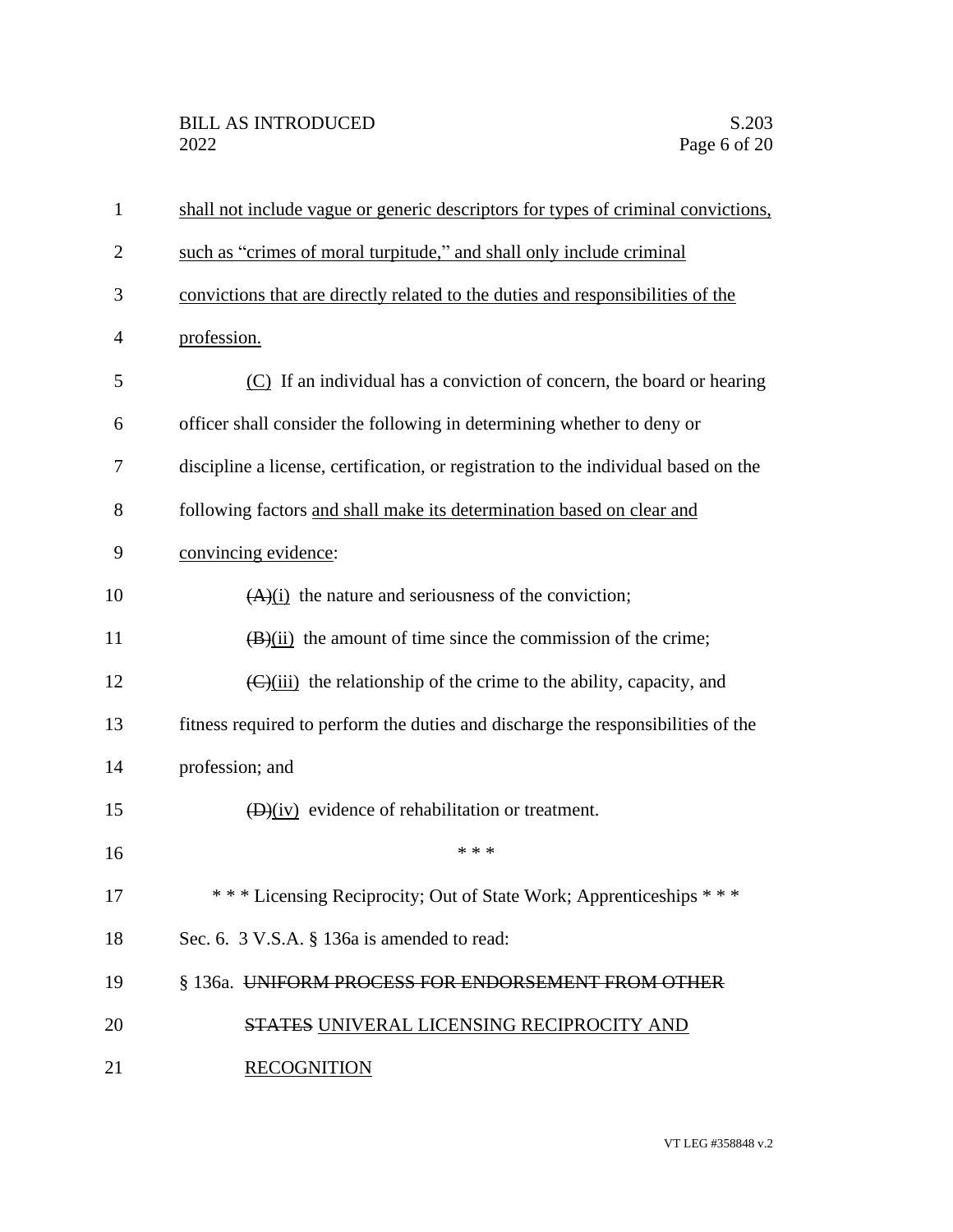| $\mathbf{1}$   | (a) Notwithstanding any statute or rule to the contrary and except as              |
|----------------|------------------------------------------------------------------------------------|
| $\overline{2}$ | provided in subsection (b) of this section, all professions attached to the Office |
| 3              | shall have an endorsement process that requires not more than three years of       |
| 4              | practice in good standing in another jurisdiction within the United States,        |
| 5              | regardless of whether that jurisdiction has licensing requirements substantially   |
| 6              | similar to those of this State. Universal licensing reciprocity. An occupational   |
| 7              | license shall be granted to an individual based on licensure in another state if   |
| 8              | the individual:                                                                    |
| 9              | has established residence in this State;                                           |
| 10             | (2) is currently licensed or certified in the occupation in at least one           |
| 11             | other state;                                                                       |
| 12             | (3) has been licensed or certified by at least one other state for a period        |
| 13             | of at least one year immediately preceding the individual's application in this    |
| 14             | State;                                                                             |
| 15             | (4) passed an examination required for licensure or certification if               |
| 16             | required by the other state;                                                       |
| 17             | (5) has not had a license or certificate revoked;                                  |
| 18             | (6) has not voluntarily surrendered a license or certificate in any other          |
| 19             | state while under investigation for unprofessional conduct;                        |
| 20             | (7) does not have an unresolved disciplinary action imposed by any                 |
| 21             | other regulating entity;                                                           |
|                |                                                                                    |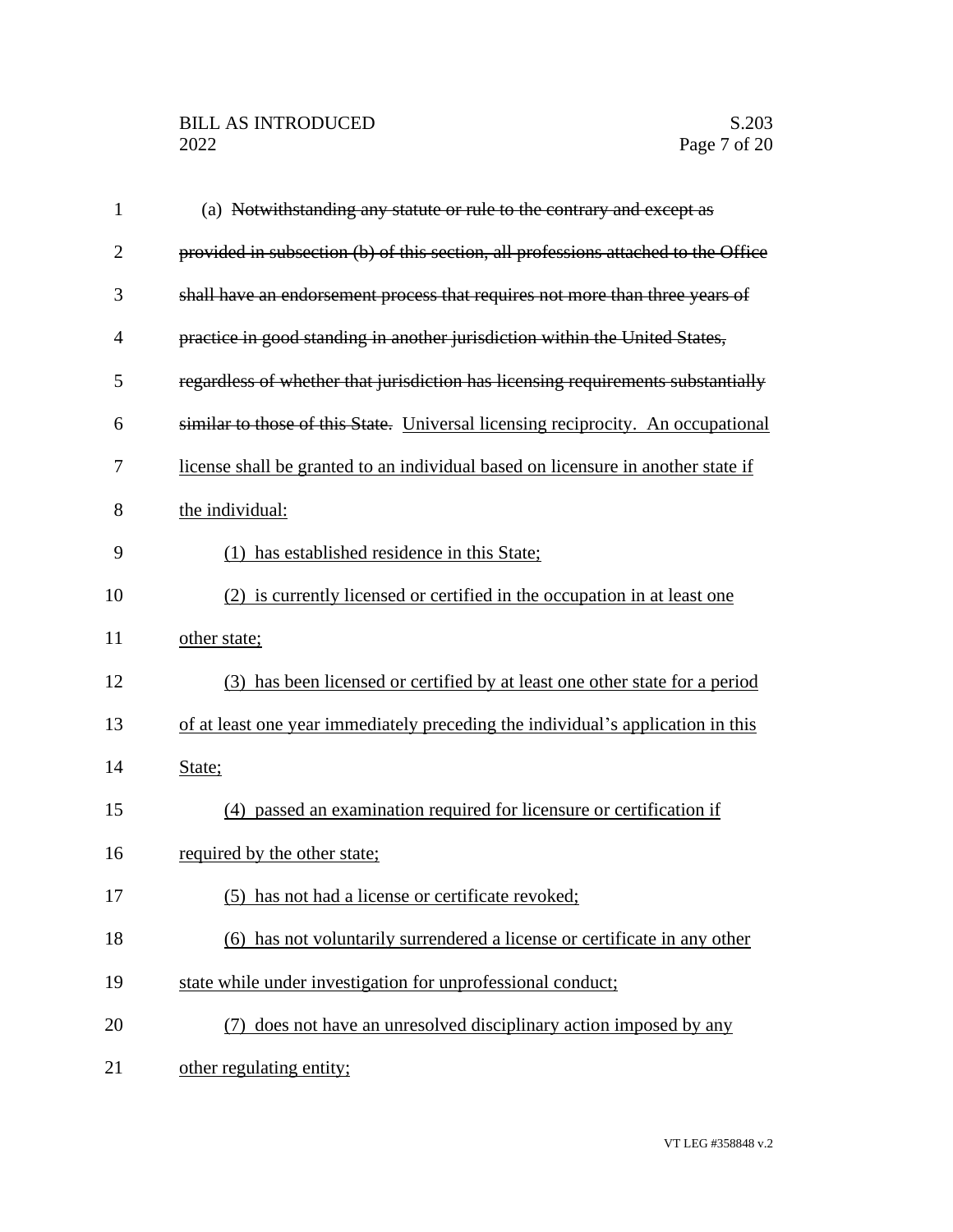## BILL AS INTRODUCED<br>2022 Page 8 of 20

| 1              | (8) does not have a complaint, allegation, or investigation pending               |
|----------------|-----------------------------------------------------------------------------------|
| $\overline{2}$ | before any other regulating entity; and                                           |
| 3              | (9) pays all applicable fees for licensure or certification.                      |
| $\overline{4}$ | (b) Any profession determining that three years of demonstrated practice in       |
| 5              | another jurisdiction is not adequately protective of the public shall provide its |
| 6              | rationale to the Director, who may propose any necessary statutory or rule        |
| 7              | amendments in order to implement more restrictive requirements for                |
| 8              | endorsement. Universal licensing recognition. An occupational license shall       |
| 9              | be granted to an individual based on work or job experience if the individual:    |
| 10             | (1) has established residence in this State;                                      |
| 11             | (2) worked in a state that does not use an occupational license or                |
| 12             | certification to regulate the occupation;                                         |
| 13             | (3) has worked for a period of at least three years in the profession             |
| 14             | immediately preceding the individual's application in this State;                 |
| 15             | (4) has not had a license or certificate revoked;                                 |
| 16             | (5) has not voluntarily surrendered a license or certificate in any other         |
| 17             | state while under investigation for unprofessional conduct;                       |
| 18             | (6) does not have an unresolved disciplinary action imposed by any                |
| 19             | other regulating entity;                                                          |
| 20             | (7) does not have a complaint, allegation, or investigation pending               |
| 21             | before any other regulating entity; and                                           |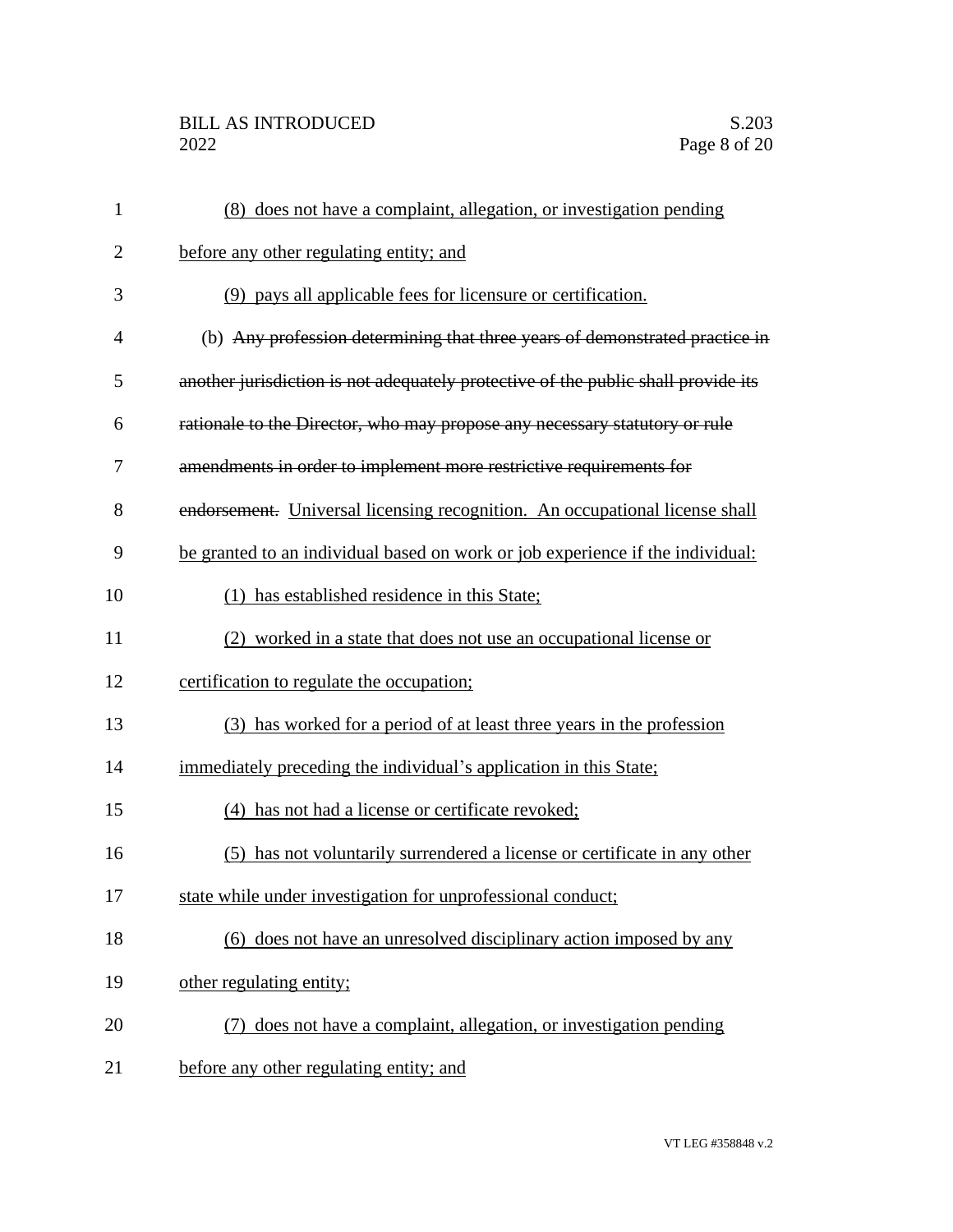| $\mathbf{1}$   | (8) pays all applicable fees for licensure or certification.                    |
|----------------|---------------------------------------------------------------------------------|
| $\overline{2}$ | (c) The Director may issue to an endorsement applicant a waiver of the          |
| 3              | profession's practice requirement if there is a showing that the waiver follows |
| $\overline{4}$ | State policy and the public is adequately protected. Rules. The Office shall    |
| 5              | adopt any rules necessary for implementing the provisions of this section.      |
| 6              | Sec. 7. 3 V.S.A. § 139 is added to read:                                        |
| 7              | § 139. EXPANDED APPRENTICESHIPS                                                 |
| 8              | (a) Notwithstanding any other provision of law, the Office shall grant a        |
| 9              | license for any occupation it regulates to an applicant who meets the following |
| 10             | criteria:                                                                       |
| 11             | (1) completed an apprenticeship program set out in 29 C.F.R. Part 29,           |
| 12             | including industry programs, in the licensed profession within one year         |
| 13             | following the individual's application for licensure;                           |
| 14             | (2) passed any examinations and background investigations deemed                |
| 15             | necessary by the Office; and                                                    |
| 16             | (3) paid all applicable fees for licensure.                                     |
| 17             | (b) The examinations and fees contained under subsection (a) of this            |
| 18             | section shall not exceed those required in the standard licensing process for   |
| 19             | that profession.                                                                |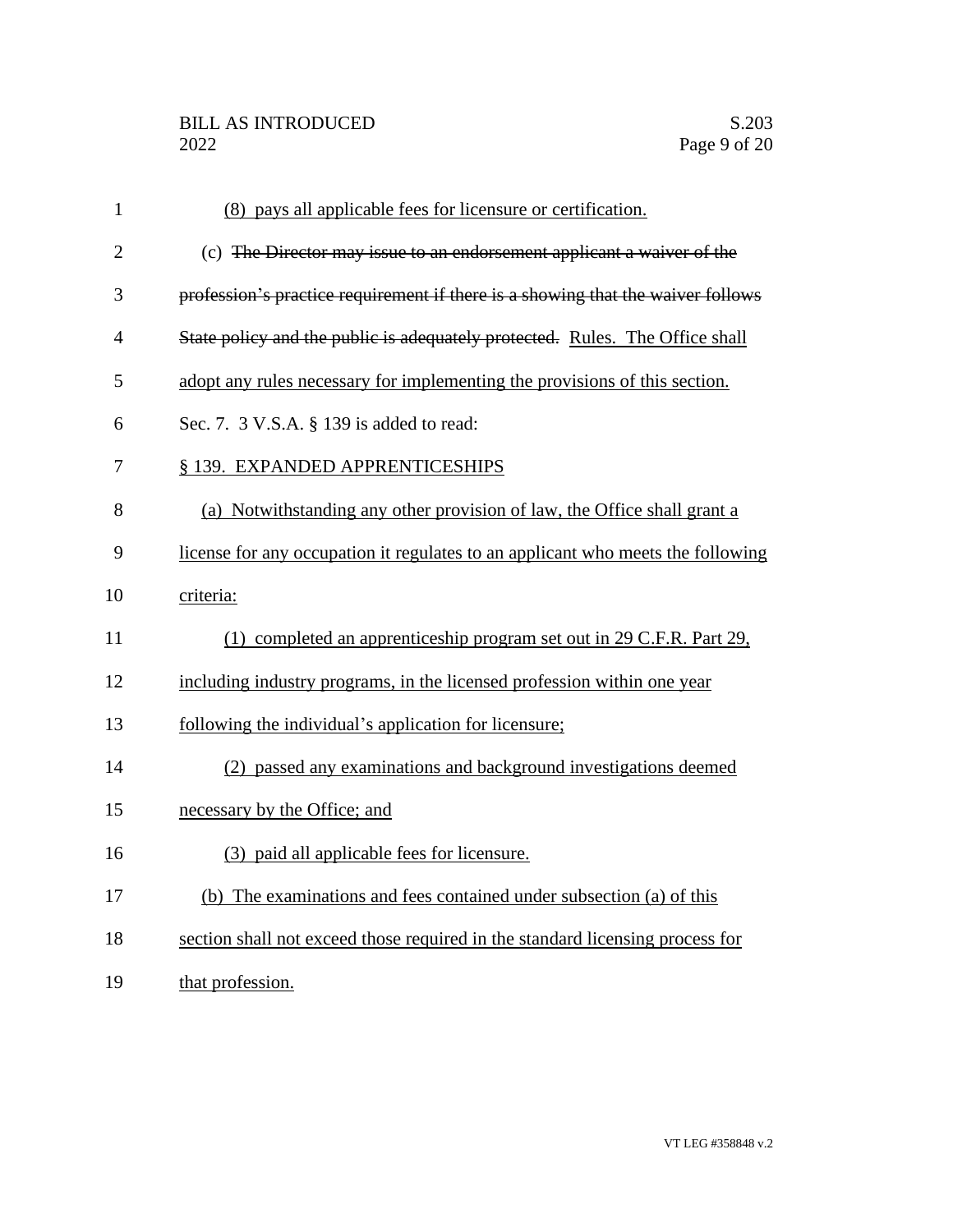| $\mathbf{1}$   | *** Independent Contractors; Workers' Compensation; Unemployment                  |
|----------------|-----------------------------------------------------------------------------------|
| $\overline{2}$ | Insurance * * *                                                                   |
| 3              | Sec. 8. 21 V.S.A. $\S$ 601 is amended to read:                                    |
| $\overline{4}$ | § 601. DEFINITIONS                                                                |
| 5              | Unless the context otherwise requires, words and phrases As used in this          |
| 6              | chapter shall be construed as follows:                                            |
| 7              | * * *                                                                             |
| 8              | (14) "Worker" and "employee" means mean an individual who has                     |
| 9              | entered into the employment of, or works under contract of service or             |
| 10             | apprenticeship with, an employer. Any reference to a worker who has died as       |
| 11             | the result of a work injury shall include a reference to the worker's dependents, |
| 12             | and any reference to a worker who is a minor or incompetent shall include a       |
| 13             | reference to the minor's committee, guardian, or next friend. The term            |
| 14             | "worker" or "employee" does not include:                                          |
| 15             | * * *                                                                             |
| 16             | (F) The sole proprietor or partner owner or partner owners of an                  |
| 17             | unincorporated business provided:                                                 |
| 18             | (i) The individual performs work that is distinct and separate from               |
| 19             | that of the person with whom the individual contracts.                            |
| 20             | (ii) The individual controls the means and manner of the work                     |
| 21             | performed.                                                                        |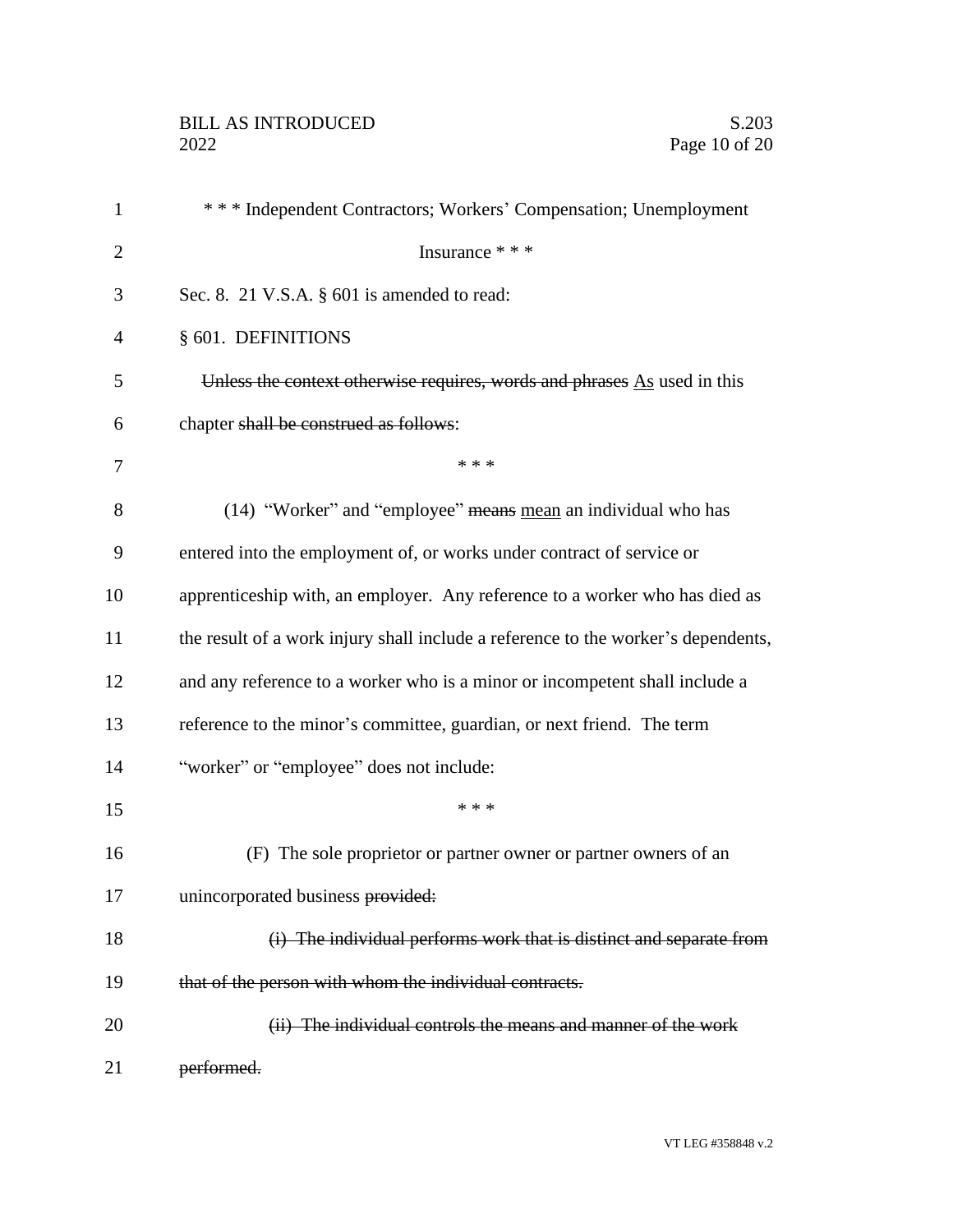| 1              | (iii) The individual holds him- or herself out as in business for               |
|----------------|---------------------------------------------------------------------------------|
| $\overline{2}$ | him- or herself.                                                                |
| 3              | (iv) The individual holds him or herself out for work for the                   |
| $\overline{4}$ | general public and does not perform work exclusively for or with another        |
| 5              | person.                                                                         |
| 6              | $(v)$ The individual is not treated as an employee for purposes of              |
| 7              | income or employment taxation with regard to the work performed.                |
| 8              | (vi) The services are performed pursuant to a written agreement or              |
| 9              | contract between the individual and another person, and the written agreement   |
| 10             | or contract explicitly states that the individual is not considered to be an    |
| 11             | employee under this chapter, is working independently, has no employees, and    |
| 12             | has not contracted with other independent contractors. The written contract or  |
| 13             | agreement shall also include information regarding the right of the individual  |
| 14             | to purchase workers' compensation insurance coverage and the individual's       |
| 15             | election not to purchase that coverage. However, if the individual who is party |
| 16             | to the agreement or contract under this subdivision is found to have employees, |
| 17             | those employees may file a claim for benefits under this chapter against either |
| 18             | or both parties to the agreement unless the sole proprietor or partner owner    |
| 19             | notifies that Commissioner that the sole proprietor or partner owner intends to |
| 20             | be covered under the provisions of this chapter. The submission of an           |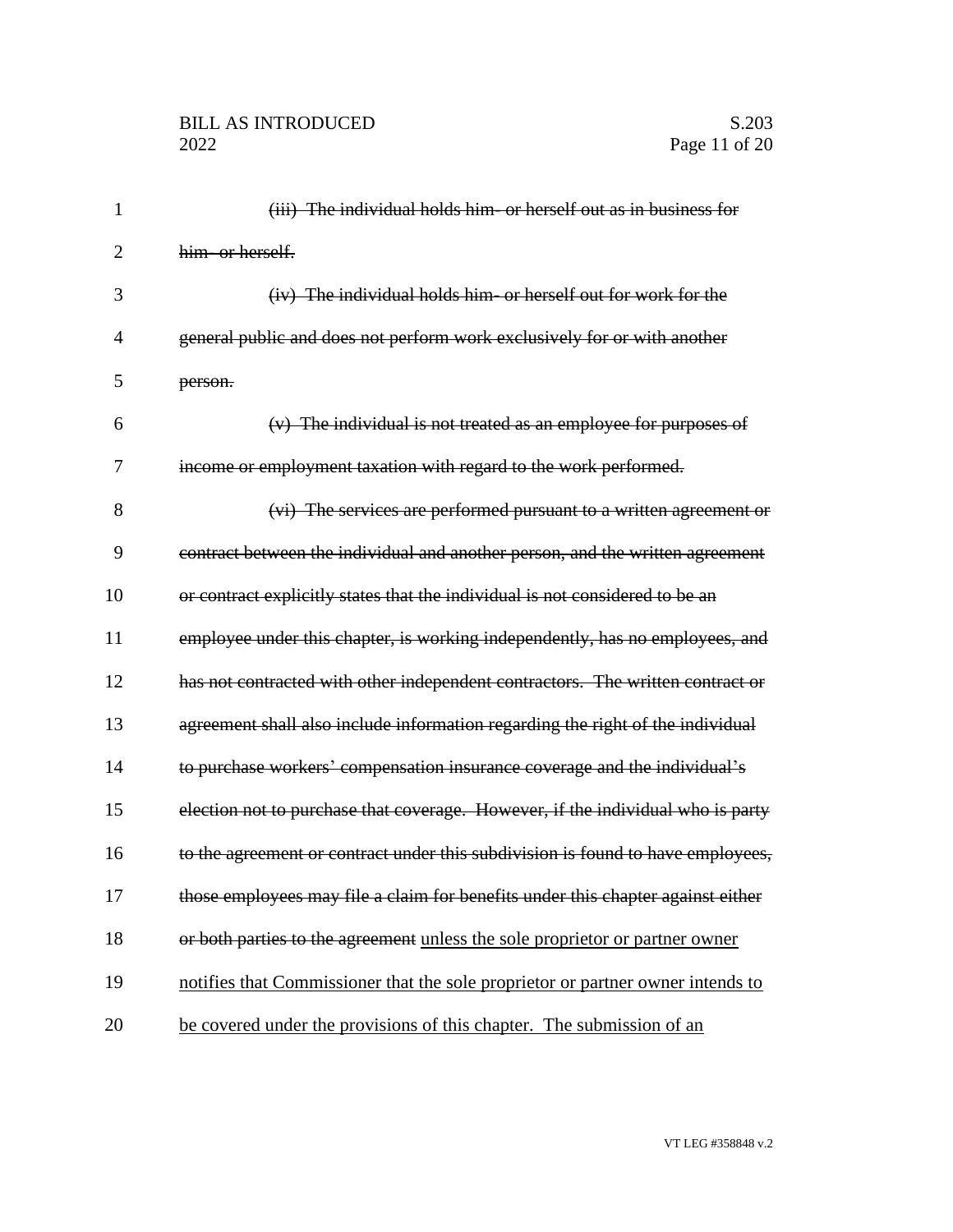| $\mathbf{1}$   | insurance contract or an amendment to an insurance contract to elect coverage      |
|----------------|------------------------------------------------------------------------------------|
| $\overline{2}$ | of the sole proprietor or partner owner shall be considered sufficient notice.     |
| 3              | * * *                                                                              |
| $\overline{4}$ | (I) An independent contractor if it can be demonstrated that the                   |
| 5              | individual is free from the essential direction and control of the employing       |
| 6              | unit, both under the individual's contract and in fact, and the employing unit     |
| 7              | proves that the individual satisfies all the criteria in subdivision (i) of this   |
| 8              | subdivision $(14)(I)$ and at least two of the criteria in subdivision (ii) of this |
| 9              | subdivision $(14)(I)$ .                                                            |
| 10             | (i) In order for an individual to be an independent contractor, all of             |
| 11             | the following criteria must be satisfied:                                          |
| 12             | (I) the individual has the essential right to control the means                    |
| 13             | and progress of the work except as to the final results;                           |
| 14             | (II) the individual is customarily engaged in an independently                     |
| 15             | established trade, occupation, or business;                                        |
| 16             | (III) the individual has a substantive investment in the facilities,               |
| 17             | tools, instruments, materials, and knowledge used by the individual to             |
| 18             | complete the work;                                                                 |
| 19             | (IV) the individual has the opportunity for profit and loss as a                   |
| 20             | result of the services being performed for the employing unit;                     |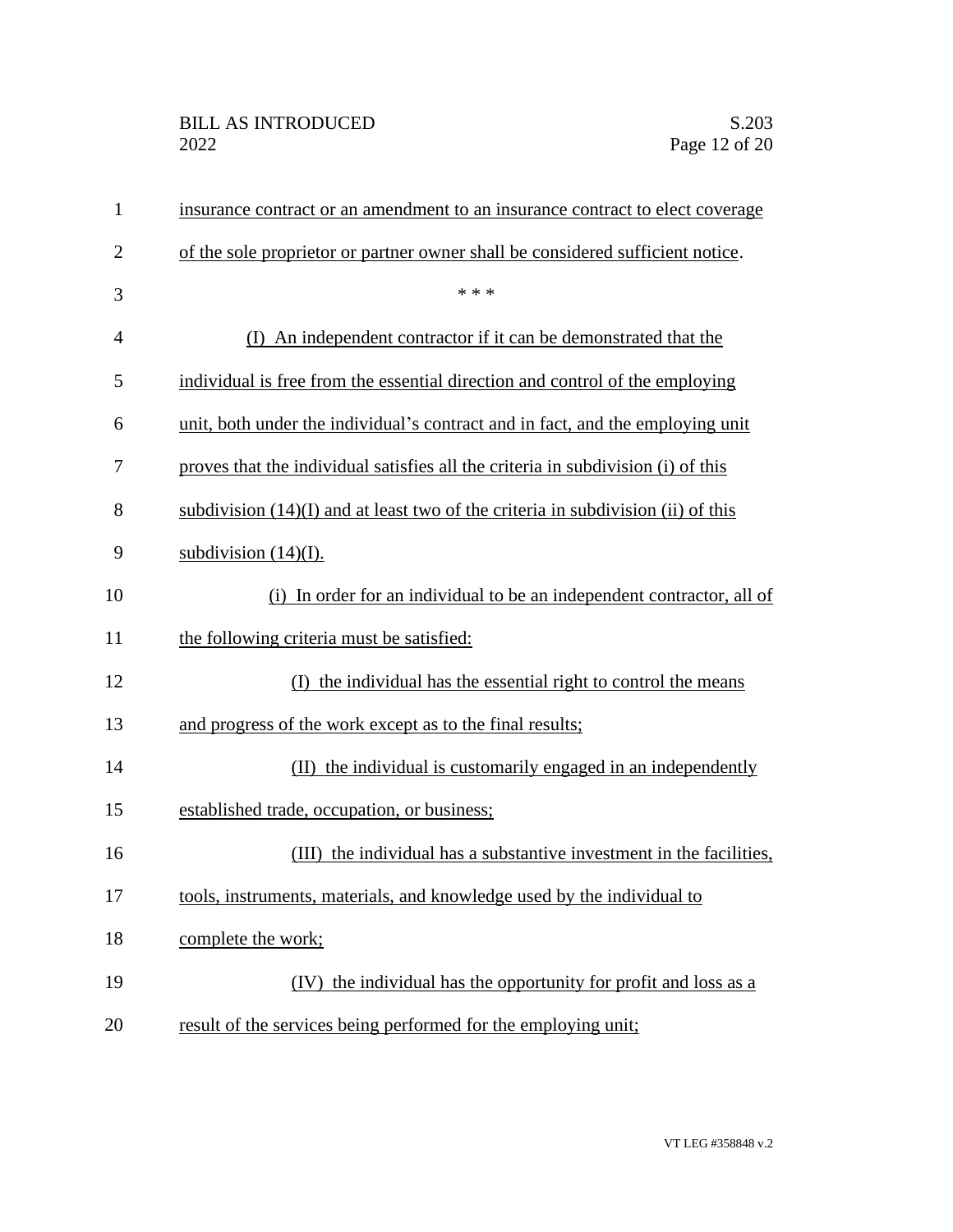| $\mathbf{1}$   | (V) the individual hires and pays the individual's employees, if                  |
|----------------|-----------------------------------------------------------------------------------|
| $\overline{c}$ | any, and supervises the details of the employees' work; and                       |
| 3              | (VI) the individual makes the individual's services available to                  |
| 4              | the general public and is able to accept work for entities other than the         |
| 5              | employing unit, whether or not the individual chooses to do so.                   |
| 6              | (ii) In order for an individual to be an independent contractor, at               |
| 7              | least two of the following criteria must be met:                                  |
| 8              | (I) the individual is responsible for the satisfactory completion                 |
| 9              | of the work and may be held contractually responsible for failure to complete     |
| 10             | the work;                                                                         |
| 11             | (II) the parties have a written contract that defines the                         |
| 12             | relationship and give the individual contractual rights in the event the contract |
| 13             | is terminated by the employing unit prior to the completion of the work;          |
| 14             | (III) payment to the individual is based on factors directly                      |
| 15             | related to the work performed and not solely on the amount of time expended       |
| 16             | by the individual;                                                                |
| 17             | (IV) the work is outside the usual course of business of the                      |
| 18             | employing unit for which the service is performed; and                            |
| 19             | (V) the individual has elected to file taxes as an independent                    |
| 20             | contractor with the federal Internal Revenue Service.                             |
| 21             | * * *                                                                             |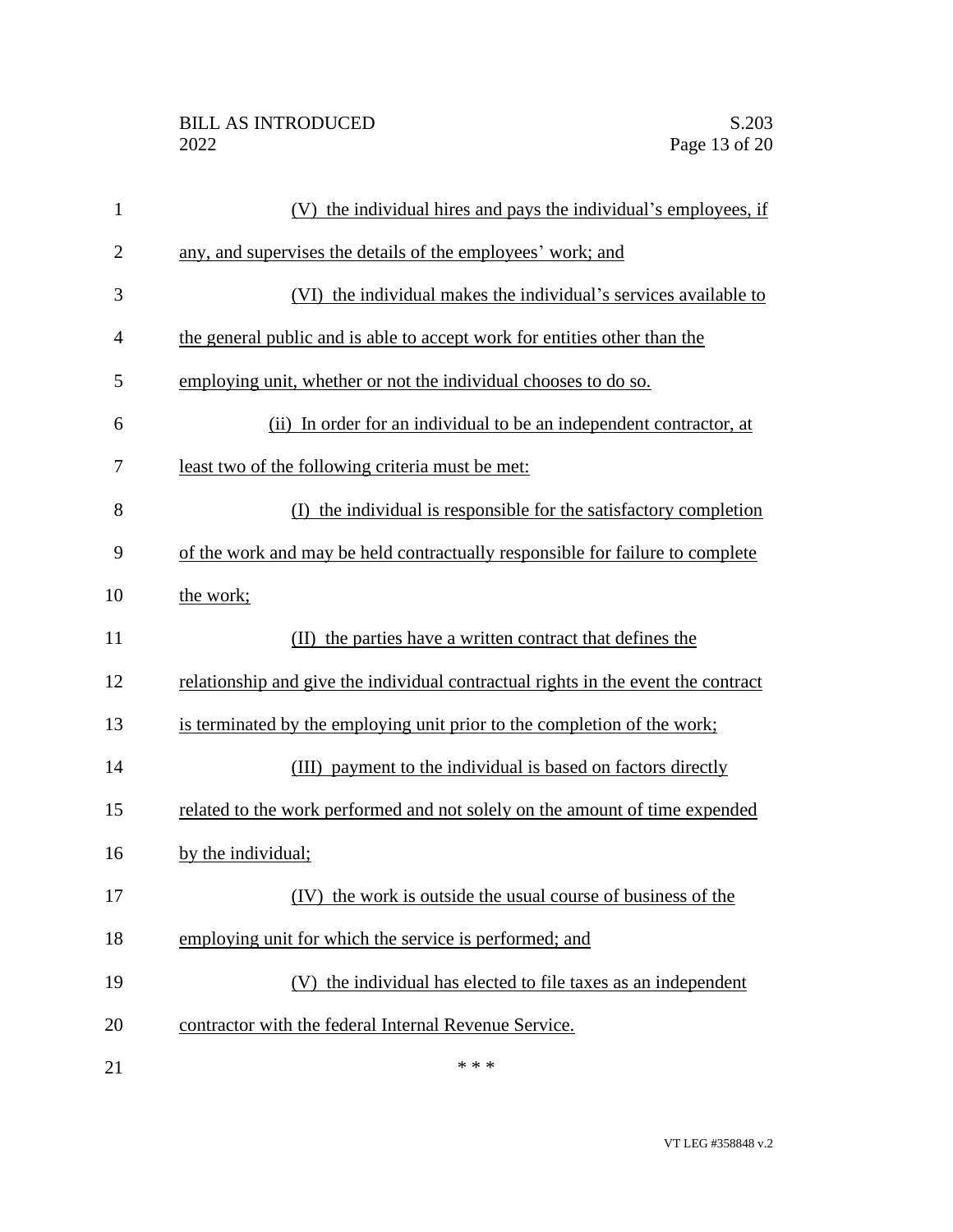1 Sec. 9. 21 V.S.A. § 1301 is amended to read: 2 § 1301. DEFINITIONS 3 The following words and phrases, as As used in this chapter, shall have the 4 following meanings unless the context clearly requires otherwise:  $5$  \* \* \* 6  $(6)(A)(i)$  "Employment," subject to the other provisions of this 7 subdivision (6), means service within the jurisdiction of this State, performed 8 prior to January 1, 1978, which was employment as defined in this subdivision 9 prior to such date and, subject to the other provisions of this subdivision, 10 service performed after December 31, 1977, by an employee, as defined in 11 subsections 3306(i) and (o) of the Federal Unemployment Tax Act, including 12 service in interstate commerce, performed for wages or under any contract of 13 hire, written or oral, expressed or implied. Services partly within and partly 14 without outside this State may by election as hereinbefore provided in 15 subdivision  $(5)(E)(i)$  of this section be treated as if wholly within the 16 jurisdiction of this State. And whenever If an employing unit shall have has 17 elected to come under the provisions of a similar act of a state where a part of 18 the services of an employee are performed, the Commissioner, upon his or her 19 approval of said approving the election as to any such the employee, may treat 20 the services covered by said the approved election as having been performed 21 wholly without outside the jurisdiction of this State.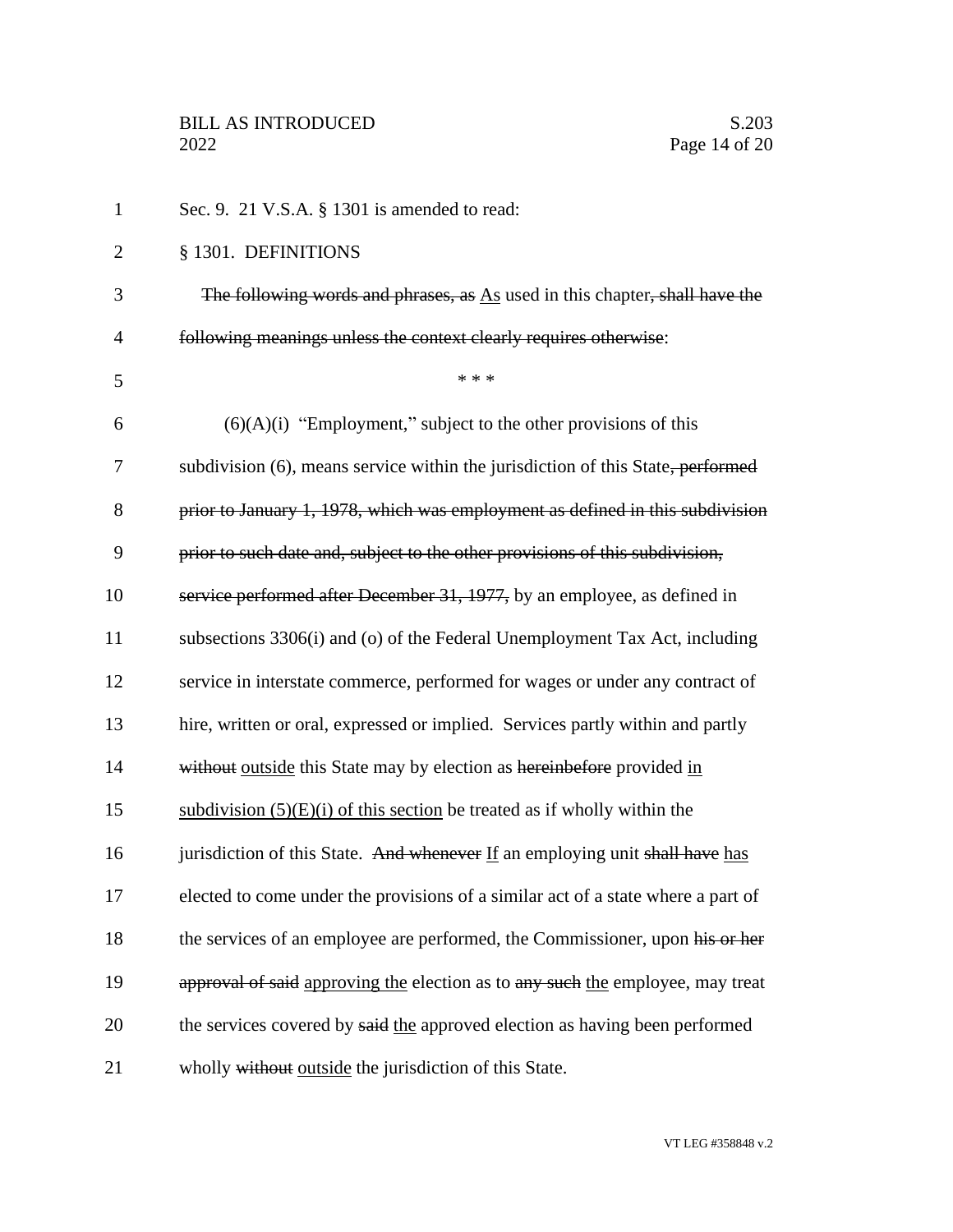| $\mathbf{1}$   | * * *                                                                             |
|----------------|-----------------------------------------------------------------------------------|
| $\overline{2}$ | (B) Services performed by an individual for wages shall be deemed                 |
| 3              | to be employment subject to this chapter unless and until it is shown to the      |
| 4              | satisfaction of the Commissioner that:                                            |
| 5              | (i) Such individual has been and will continue to be free from                    |
| 6              | control or direction over the performance of such services, both under his or     |
| 7              | her contract of service and in fact; and                                          |
| 8              | (ii) Such service is either outside the usual course of the business              |
| 9              | for which such service is performed, or that such service is performed outside    |
| 10             | of all the places of business of the enterprise for which such service is         |
| 11             | performed; and                                                                    |
| 12             | (iii) Such individual is customarily engaged in an independently                  |
| 13             | established trade, occupation, profession, or business they are specifically      |
| 14             | excluded pursuant to this chapter.                                                |
| 15             | (C) The term "employment" shall not include:                                      |
| 16             | * * *                                                                             |
| 17             | (xxii) Services performed by an independent contractor if it can be               |
| 18             | demonstrated that the individual is free from the essential direction and control |
| 19             | of the person for whom the services are performed, both under the individual's    |
| 20             | contract and in fact, and the person for whom the services are performed          |
| 21             | proves that the individual satisfies all the criteria in subdivision (I) of this  |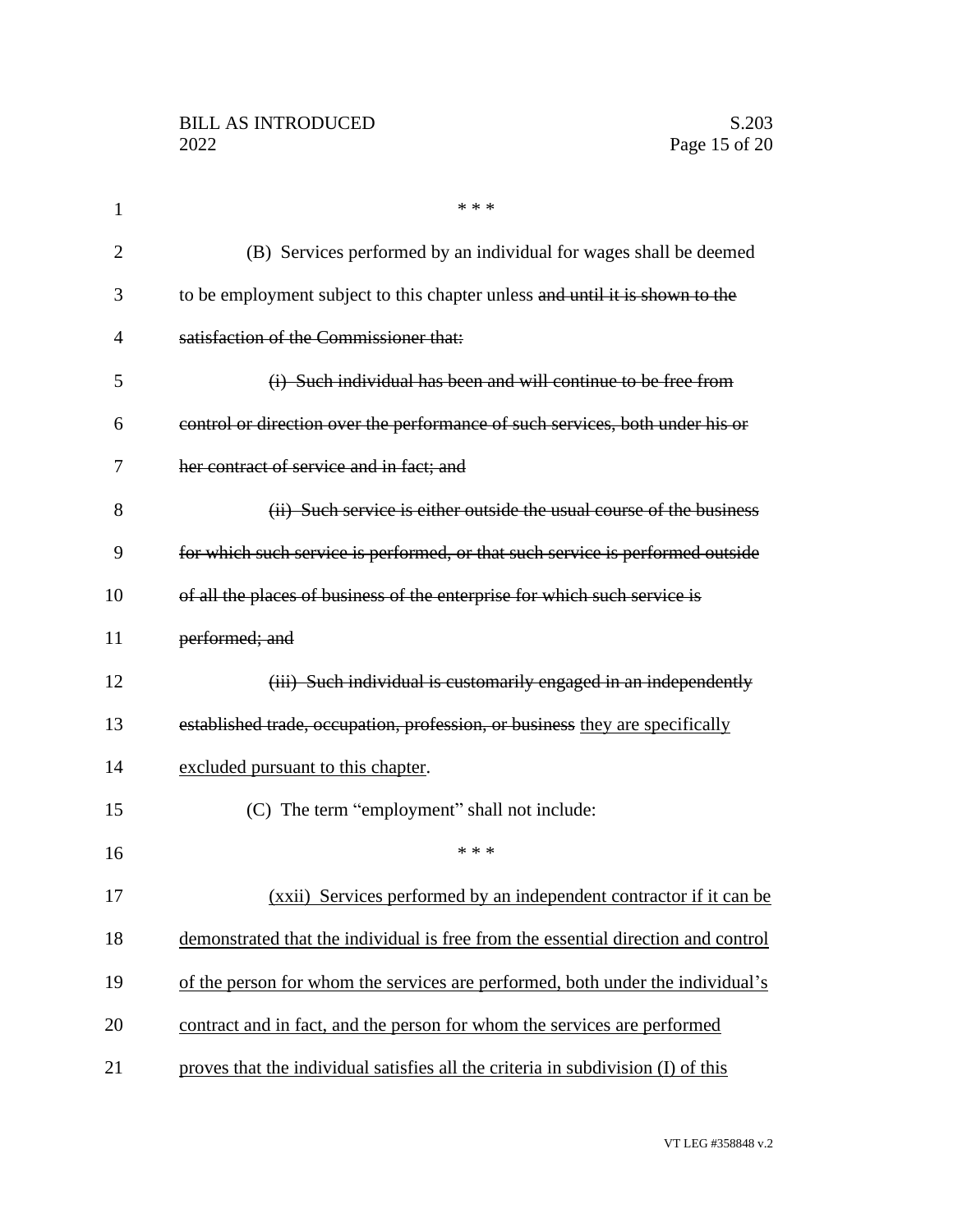| $\mathbf{1}$   | subdivision $(6)(C)(xxii)$ and at least two of the criteria in subdivision (II) of |
|----------------|------------------------------------------------------------------------------------|
| $\overline{2}$ | this subdivision $(6)(C)(xxii)$ .                                                  |
| 3              | (I) In order for an individual to be an independent contractor,                    |
| $\overline{4}$ | all of the following criteria must be satisfied:                                   |
| 5              | (aa) the individual has the essential right to control the                         |
| 6              | means and progress of the work except as to the final results;                     |
| 7              | (bb) the individual is customarily engaged in an                                   |
| 8              | independently established trade, occupation, or business;                          |
| 9              | (cc) the individual has a substantive investment in the                            |
| 10             | facilities, tools, instruments, materials, and knowledge used by the individual    |
| 11             | to complete the work;                                                              |
| 12             | (dd) the individual has the opportunity for profit and loss as                     |
| 13             | a result of the services being performed for the employing unit;                   |
| 14             | (ee) the individual hires and pays the individual's                                |
| 15             | employees, if any, and supervises the details of the employees' work; and          |
| 16             | (ff) the individual makes the individual's services available                      |
| 17             | to the general public and is able to accept work for entities other than the       |
| 18             | person for whom the services are performed, whether or not the individual          |
| 19             | chooses to do so.                                                                  |
| 20             | (II) In order for an individual to be an independent contractor,                   |
| 21             | at least two of the following criteria must be met:                                |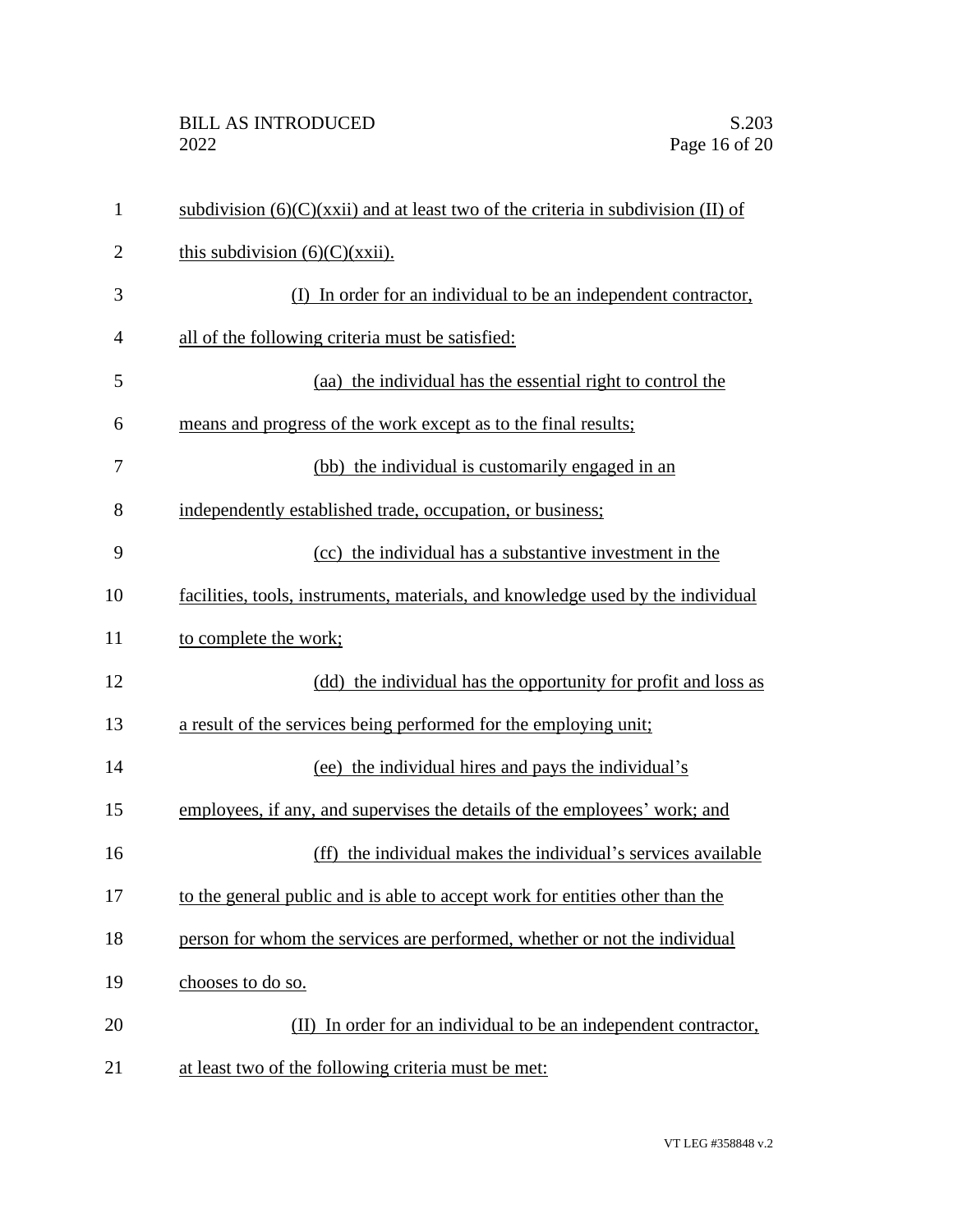| 1              | (aa) the individual is responsible for the satisfactory                           |
|----------------|-----------------------------------------------------------------------------------|
| $\overline{2}$ | completion of the work and may be held contractually responsible for failure to   |
| 3              | complete the work;                                                                |
| $\overline{4}$ | (bb) the parties have a written contract that defines the                         |
| 5              | relationship and give the individual contractual rights in the event the contract |
| 6              | is terminated by the person for whom the services are performed prior to the      |
| 7              | completion of the work;                                                           |
| 8              | (cc) payment to the individual is based on factors directly                       |
| 9              | related to the work performed and not solely on the amount of time expended       |
| 10             | by the individual;                                                                |
| 11             | (dd) the work is outside the usual course of business of the                      |
| 12             | person for whom the services are performed; and                                   |
| 13             | (ee) the individual has elected to file taxes as an independent                   |
| 14             | contractor with the federal Internal Revenue Service.                             |
| 15             | * * *                                                                             |
| 16             | *** Vermont Strong Loan Forgiveness Program ***                                   |
| 17             | Sec. 10. APPROPRIATION; VERMONT STRONG SCHOLARS                                   |
| 18             | <b>INITIATIVE</b>                                                                 |
| 19             | There is appropriated to the Vermont Strong Scholars Fund the amount of           |
| 20             | \$3,700,000.00 for the Vermont Strong Loan Forgiveness Program.                   |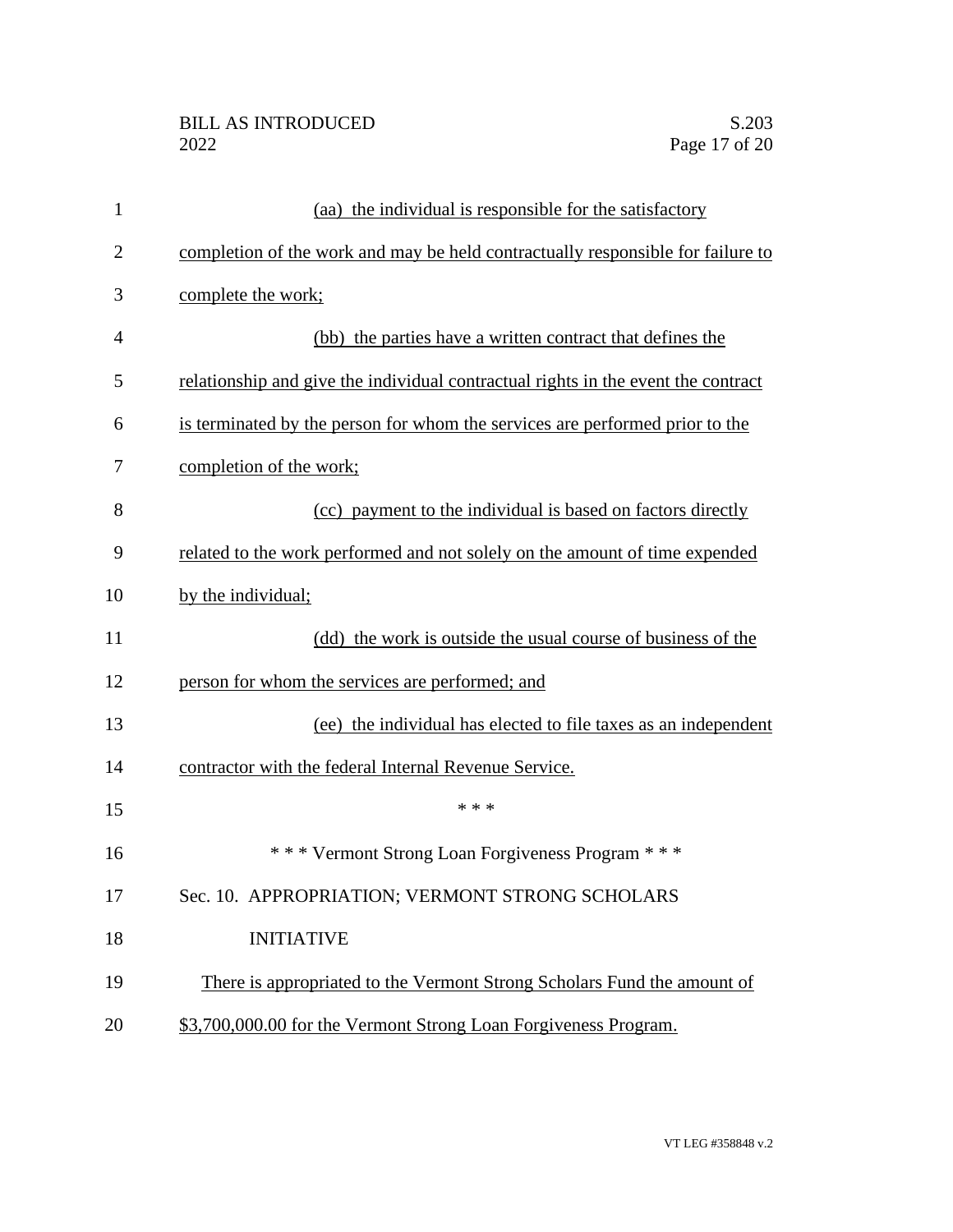| $\mathbf{1}$   | *** Employer Tax Credit ***                                                      |
|----------------|----------------------------------------------------------------------------------|
| $\overline{2}$ | Sec. 11. 32 V.S.A. chapter 151, subchapter 11H is added to read:                 |
| 3              | Subchapter 11H. Hiring Workers with Barriers to Employment Tax Credit            |
| $\overline{4}$ | § 5930t. CREDIT FOR HIRING WORKERS WITH BARRIERS TO                              |
| 5              | <b>EMPLOYMENT</b>                                                                |
| 6              | (a) A qualified employer shall be eligible for a nonrefundable credit against    |
| 7              | the tax imposed under section 5822, 5832, 5836, or 8551 of this title or against |
| 8              | the tax imposed under 8 V.S.A. § 6014 or 33 V.S.A. chapter 19, subchapter 2.     |
| 9              | The amount of the credit under this section shall equal \$2,000.00 for each new  |
| 10             | qualified employee hired on or after July 1, 2022 by a qualified employer for    |
| 11             | employment in a position for which the majority of the duties are required to    |
| 12             | be performed, including remotely, at one or more of the qualified employer's     |
| 13             | places of operation in Vermont.                                                  |
| 14             | (b) Notwithstanding subsection (a) of this section, the amount of the credit     |
| 15             | under this section shall be reduced, but not below zero, by the amount of the    |
| 16             | federal work opportunity tax credit allowed against the qualified employer's     |
| 17             | federal income tax for the taxable year for the same qualified employee.         |
| 18             | (c) The credit under this section may be carried forward one taxable year.       |
| 19             | (d) As used in this section:                                                     |
| 20             | (1) "Qualified employee" means an individual:                                    |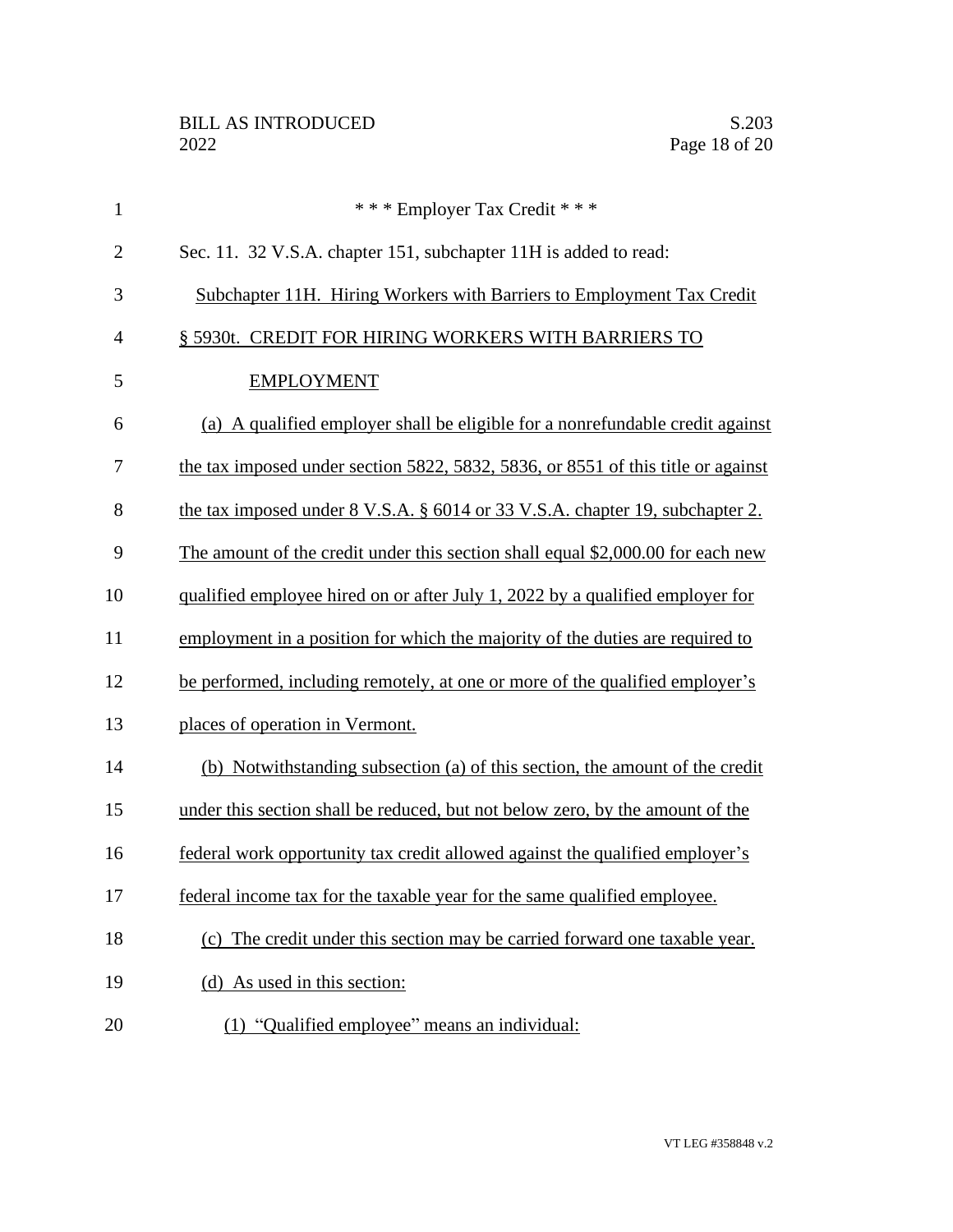| $\mathbf{1}$   | (A) who works the equivalent of not less than 20 hours per week for           |
|----------------|-------------------------------------------------------------------------------|
| $\overline{2}$ | not less than 45 of the 52 weeks following the individual's date of hire;     |
| 3              | (B) whose compensation equals or exceeds the prevailing wage,                 |
| $\overline{4}$ | including wages and benefits, for the particular employment sector and region |
| 5              | of the State as published periodically by the Vermont Department of Labor;    |
| 6              | (C) who has certification from the Commissioner of Labor at the time          |
| 7              | of hire that the individual experiences one or more barriers to employment,   |
| 8              | including recovery from addiction, past incarceration, or other barriers as   |
| 9              | defined under $26$ U.S.C. § $51$ (d); and                                     |
| 10             | (D) who has not been employed by the qualified employer for 90                |
| 11             | days prior to the date of hire.                                               |
| 12             | (2) "Qualified employer" means a person who:                                  |
| 13             | (A) employs individuals in that person's service;                             |
| 14             | (B) is in good standing with respect to:                                      |
| 15             | (i) any applicable registration, fee, and filing requirements with            |
| 16             | the Secretary of State and the Commissioner of Labor; and                     |
| 17             | (ii) any and all taxes payable to the Commissioner of Taxes                   |
| 18             | pursuant to subsection $3113(g)$ of this title;                               |
| 19             | (C) has a valid workers' compensation policy in effect; and                   |
| 20             | (D) is required to furnish unemployment insurance coverage pursuant           |
| 21             | to 21 V.S.A. chapter 17.                                                      |